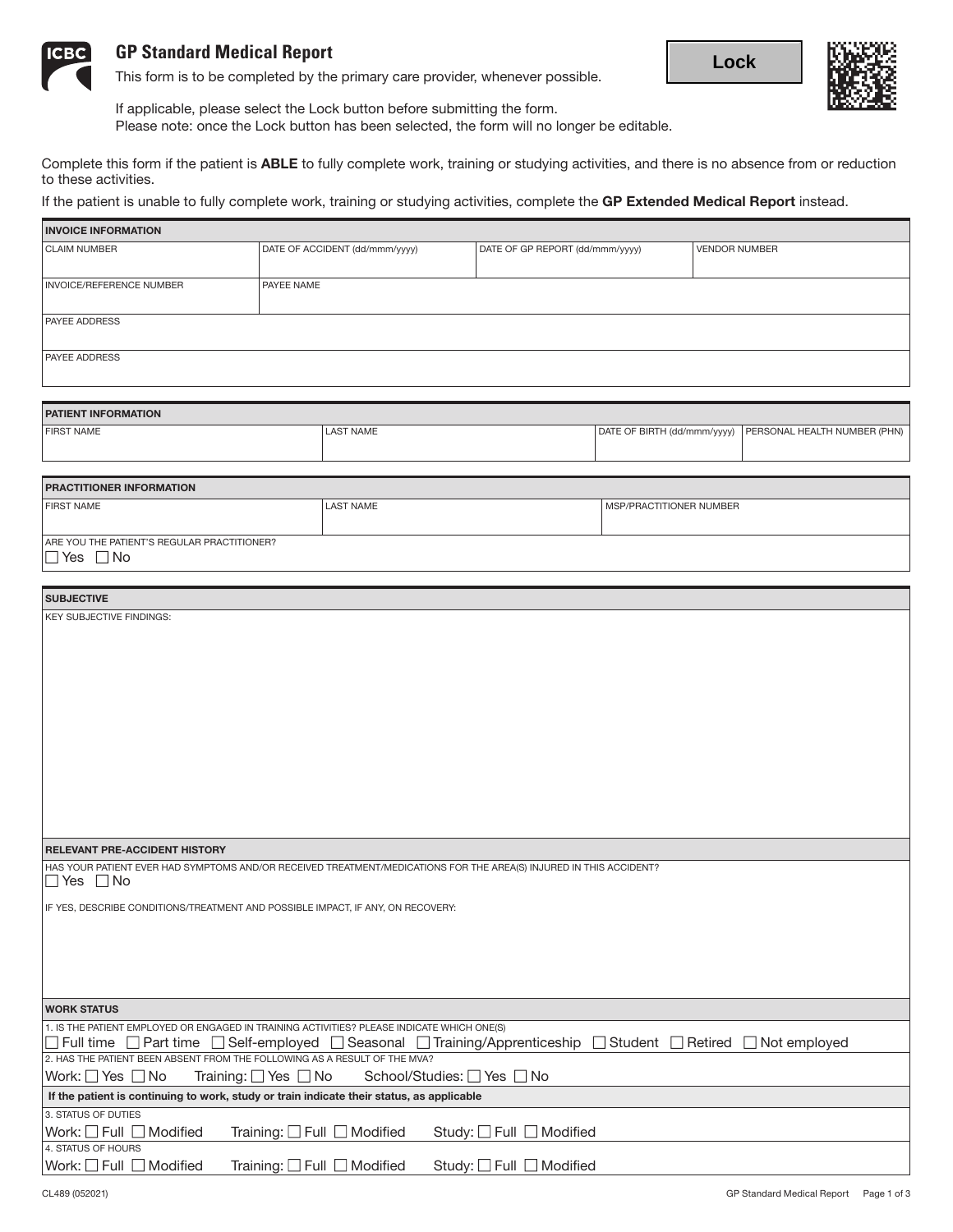# **Objective**

#### PHYSICAL EXAM

KEY OBJECTIVE FINDINGS:

### **Diagnosis**

| <b>PRIMARY DIAGNOSIS - IDENTIFY THE MOST SERIOUS OR SIGNIFICANT INJURY.</b>             |            |                                       |                                                                          |  |  |
|-----------------------------------------------------------------------------------------|------------|---------------------------------------|--------------------------------------------------------------------------|--|--|
| <b>DIAGNOSIS</b>                                                                        | ICD 9 CODE | DEGREE/GRADE<br>(WAD, SPRAIN, STRAIN) | <b>ORIENTATION</b><br>$\Box$ Left $\Box$ Right $\Box$ Bilat. $\Box$ None |  |  |
| <b>  OTHER DIAGNOSIS — I</b> DENTIFY ANY ADDITIONAL INJURIES THE PATIENT HAS SUSTAINED. |            |                                       |                                                                          |  |  |
| <b>DIAGNOSIS</b>                                                                        | ICD 9 CODE | DEGREE/GRADE<br>(WAD, SPRAIN, STRAIN) | <b>ORIENTATION</b><br>$\Box$ Left $\Box$ Right $\Box$ Bilat. $\Box$ None |  |  |
| <b>DIAGNOSIS</b>                                                                        | ICD 9 CODE | DEGREE/GRADE<br>(WAD, SPRAIN, STRAIN) | <b>ORIENTATION</b><br>□ Left □ Right □ Bilat. □ None                     |  |  |
| <b>DIAGNOSIS</b>                                                                        | ICD 9 CODE | DEGREE/GRADE<br>(WAD, SPRAIN, STRAIN) | <b>ORIENTATION</b><br>□ Left □ Right □ Bilat. □ None                     |  |  |
| <b>DIAGNOSIS</b>                                                                        | ICD 9 CODE | DEGREE/GRADE<br>(WAD, SPRAIN, STRAIN) | <b>ORIENTATION</b><br>□ Left □ Right □ Bilat. □ None                     |  |  |

# Recommended Care Plan Treatment

| RECOMMENDED PRE-APPROVED TREATMENT(S) - INDICATE WHICH TREATMENT(S) ARE APPROPRIATE TO ADDRESS THE PATIENT'S INJURY/INJURIES |  |  |  |  |
|------------------------------------------------------------------------------------------------------------------------------|--|--|--|--|
| <b>TREATMENT TYPE</b>                                                                                                        |  |  |  |  |
|                                                                                                                              |  |  |  |  |
| <b>TREATMENT TYPE</b>                                                                                                        |  |  |  |  |
|                                                                                                                              |  |  |  |  |
| <b>TREATMENT TYPE</b>                                                                                                        |  |  |  |  |
|                                                                                                                              |  |  |  |  |
| ADDITIONAL TREATMENT RECOMMENDATION INCLUDING TYPE, FREQUENCY AND DURATION IF APPLICABLE:                                    |  |  |  |  |
|                                                                                                                              |  |  |  |  |
|                                                                                                                              |  |  |  |  |

# TREATMENT NOTES

PROTOCOLS AND GUIDELINES (e.g. OPTIMa, ODG, etc.) Are you using an established protocol to inform your treatment plan?  $\Box$  Yes  $\Box$  No If applicable, please indicate the protocol for treatment:

5. DO YOU EXPECT THE PATIENT TO RETURN TO NORMAL FUNCTION WITH THE ABOVE RECOMMENDED TREATMENT PLAN?

### $\Box$  Yes  $\Box$  No  $\Box$  Unable to determine

IF "NO" OR "UNABLE TO DETERMINE", PROVIDE COMMENTS:

6. WILL THE PATIENT REQUIRE ADDITIONAL THERAPY BEYOND THE ABOVE RECOMMENDED TREATMENT PLAN?

 $\Box$  Yes  $\Box$  No

7. HAS MEDICATION BEEN PRESCRIBED FOR THIS INJURY/INJURIES?

 $\Box$  Yes  $\Box$  No

If yes, indicate:

8. ANTICIPATED DATE OF FULL RECOVERY (dd/mmm/yyyy)